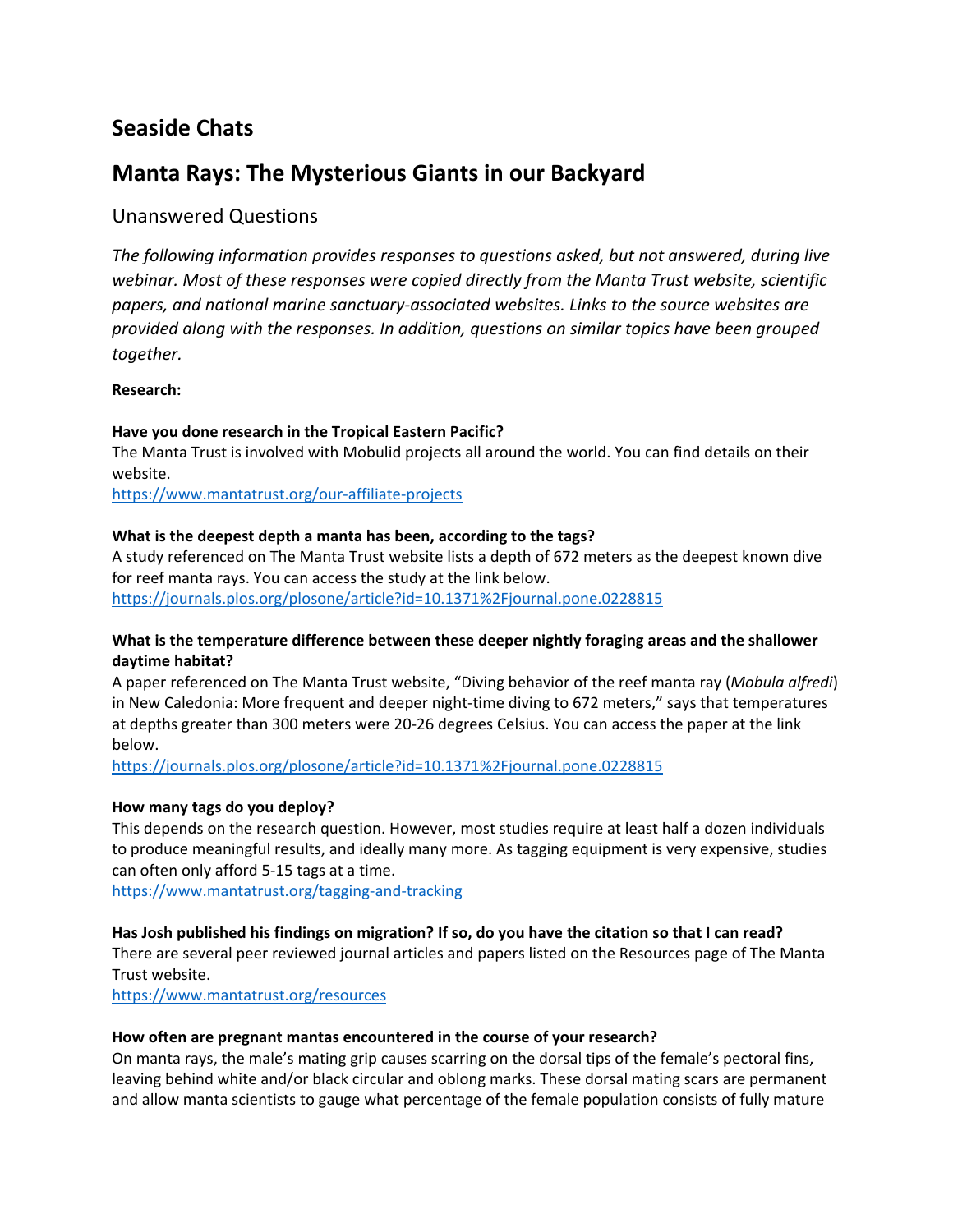females. The fresh mating wounds on the underside of the pectoral fins also allow scientists to plot recent matings, which can be used to track pregnancies and reproductive trends over the following years.

<https://www.mantatrust.org/mobulid-behavioural-ecology>

#### **Have scientists sequenced their genome?**

The Manta Trust Mobulid Genetics Project is based within th[e Conservation Science](https://www.ed.ac.uk/vet/conservation-science) group at the [University of Edinburgh.](https://www.ed.ac.uk/) The focus of the Mobulid Genetics Project is to develop tools for the conservation and management of manta and devil rays worldwide. We are working to resolve mobulid taxonomy and uncover the factors driving the recent speciation within devil rays on a genome-wide scale. Furthermore, this project aims to characterise global population structure and infer demographic history in order to make robust conservation recommendations. Finally, we are working to provide a genetic means of species identification to both monitor fisheries and aid in the enforcement of CITES regulations.

<https://www.mantatrust.org/genetics>

#### **Identification:**

#### **How broadly (globally) is the photo ID database shared?**

IDtheManta was created to utilise the power of citizen science to aid in the research and conservation of the world's [manta rays.](https://www.mantatrust.org/what-are-mobulids/#what-are-mobulid-rays-mantas) Today we receive over 5,000 photo-ID submissions each year and, since its global roll-out in 2012, the IDtheManta Database has become the largest of its kind. Over 10,000 individual reef [\(Mobula alfredi\)](https://www.mantatrust.org/mobula-alfredi) and oceanic [\(Mobula birostris\)](https://www.mantatrust.org/mobula-birostris) mantas have been identified, through more than 100,000 photographed sightings from over 70 countries. <https://www.mantatrust.org/idthemanta>

#### **Is identification of oceanic vs reef mantas the same worldwide?**

In 2009, scientists established that there are at least two distinct species of manta ray; the giant oceanic manta (*Mobula birostris*), and the reef manta (*Mobula alfredi*). There are several morphological and behavioural differences that distinguish the species apart. The most obvious differences relate to their body size, their colouration, and their habitat use. However it's worth noting these are only rules of thumb - some mantas look very similar to the other species! There are also black-morph individuals found in both manta species. [Genetic](https://www.mantatrust.org/genetics) work is continuing to further define the true nature of this separation, both for mantas and devil rays.

<https://www.mantatrust.org/what-are-mobulids>

#### **What is the difference between manta rays and sting rays?**

Although they are related, stingrays and manta rays still have several differences. Manta rays do not have the infamous barb found on their tails, while stingrays utilize the barb as a defense mechanism. Manta rays have a wide mouth found at the front edge of their bodies with cephalic lobes (specialized, flap-like appendages) on either side that help funnel plankton and other small organisms into their mouths for filter feeding. This feeding method is ideal for manta rays as they spend their time in coastal and pelagic waters where they can swim through the water column collecting tiny marine organisms. Stingrays have a mouth on the underside of their bodies that is strong enough to crush clams and crustaceans that they find along the bottom of the ocean in coastal waters. <https://marinesanctuary.org/blog/manta-rays-vs-stingrays/>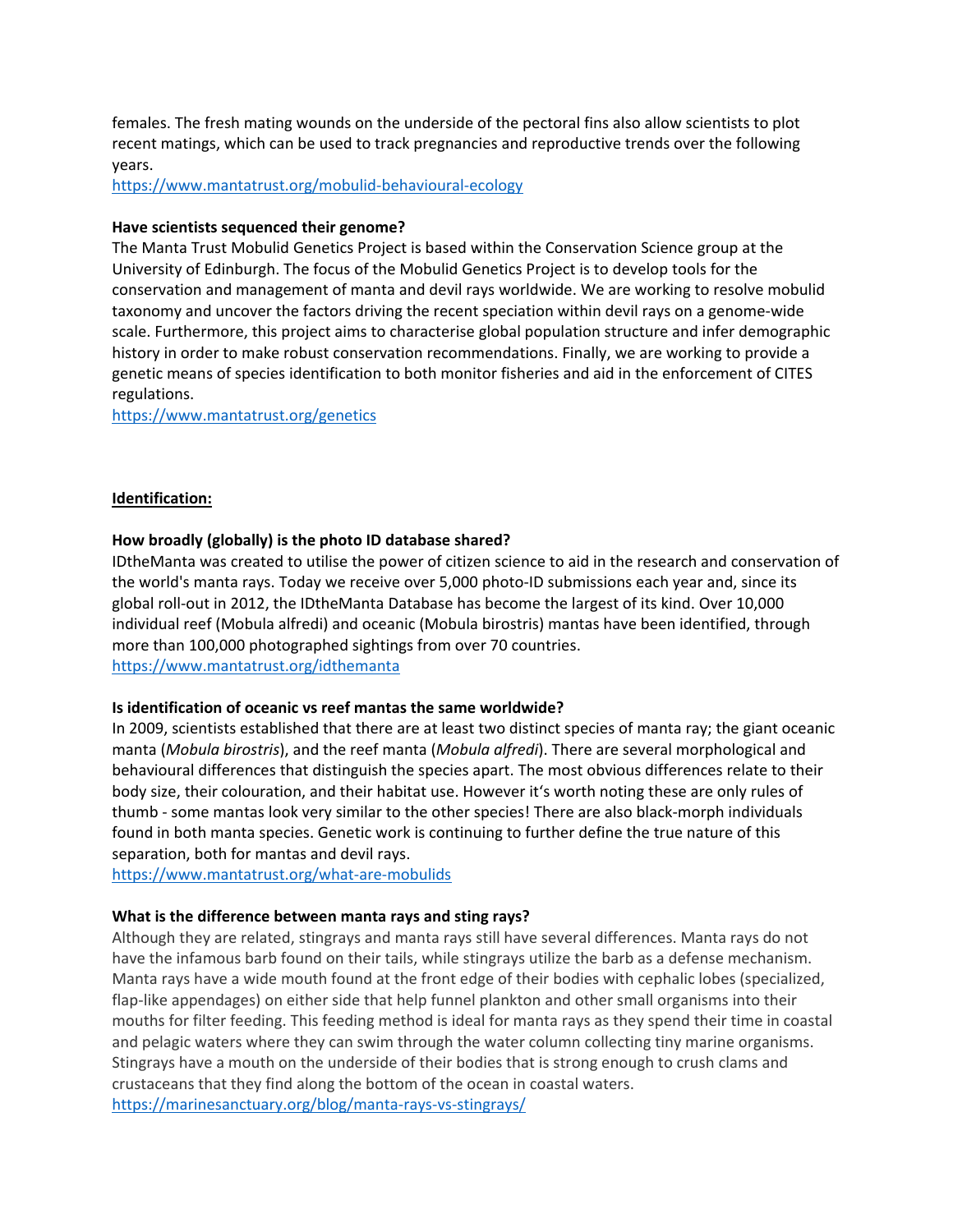#### **What's the delineator between manta and devil rays, size?**

Devil rays are the manta's smaller and more elusive relatives. We know even less about devil rays than we do mantas; they are shy and elusive, making them harder to observe and study in the wild. Manta and devil rays (collectively known as mobulids) belong to a group of rays called the Myliobatiforms, which contain 12 families and about 370 species. Taxonomically within the Mobulidae family there is just one genus: Mobula, which contains ten species - two (possibly three) manta species and eight devil ray species.

<https://www.mantatrust.org/what-are-mobulids>

# **Life Cycle/Natural History:**

**At what age do they reach sexual maturity (both reef and oceanic manta rays)?**  Estimates range from 6-15 years.

#### **How long have mantas been around on Earth?**

Manta and devil rays first appear in the fossil record around 28 million years ago; evolving from bottom dwelling rays, they adapted to life in the water column. <https://www.mantatrust.org/what-are-mobulids>

#### **Do mantas nurture their pups? If yes, for how long?**

Manta and mobula rays give birth to live young that are small versions of their parents. Ready to fend for themselves, they are completely independent from birth. <https://www.mantatrust.org/mobulid-behavioural-ecology>

#### **Is mating/pupping seasonal?**

Under natural conditions, where food is limited and variable, female reef manta rays cannot usually sustain continual reproductive cycles of mating, pregnancies, and births without rest periods in between. The females therefore usually need seasonal gaps in their reproductive cycles to build up their energy reserves. On average, reef manta rays around the world give birth approximately once every 2 to 3 years and in some locations the reproductive rate is as low as one pup every 7 years. <https://www.mantatrust.org/mobulid-behavioural-ecology>

# **You mention there has been no document of a live birth. Is it thought mantas give birth at night or maybe in the deep?**

Courtship rituals and mating events are observed relatively infrequently, and the only documented accounts of a manta ray giving birth come from a single female housed in a public aquarium in Japan. No mobula ray have ever been recorded giving birth. Many gaps still remain in our knowledge of the life history strategies and reproductive behaviour of these animals, and what little we do know is based on limited scientific data, much of which comes from observations on just one species; the reef manta ray. <https://www.mantatrust.org/mobulid-behavioural-ecology>

#### **How do mantas detect the zooplankton?**

We observed feeding by both species on high-density zooplankton prey that was associated with the thermocline, suggesting that this prey aggregator may be important to the foraging ecology of both species. However, we also captured a variety of social and non-feeding behaviors that occurred within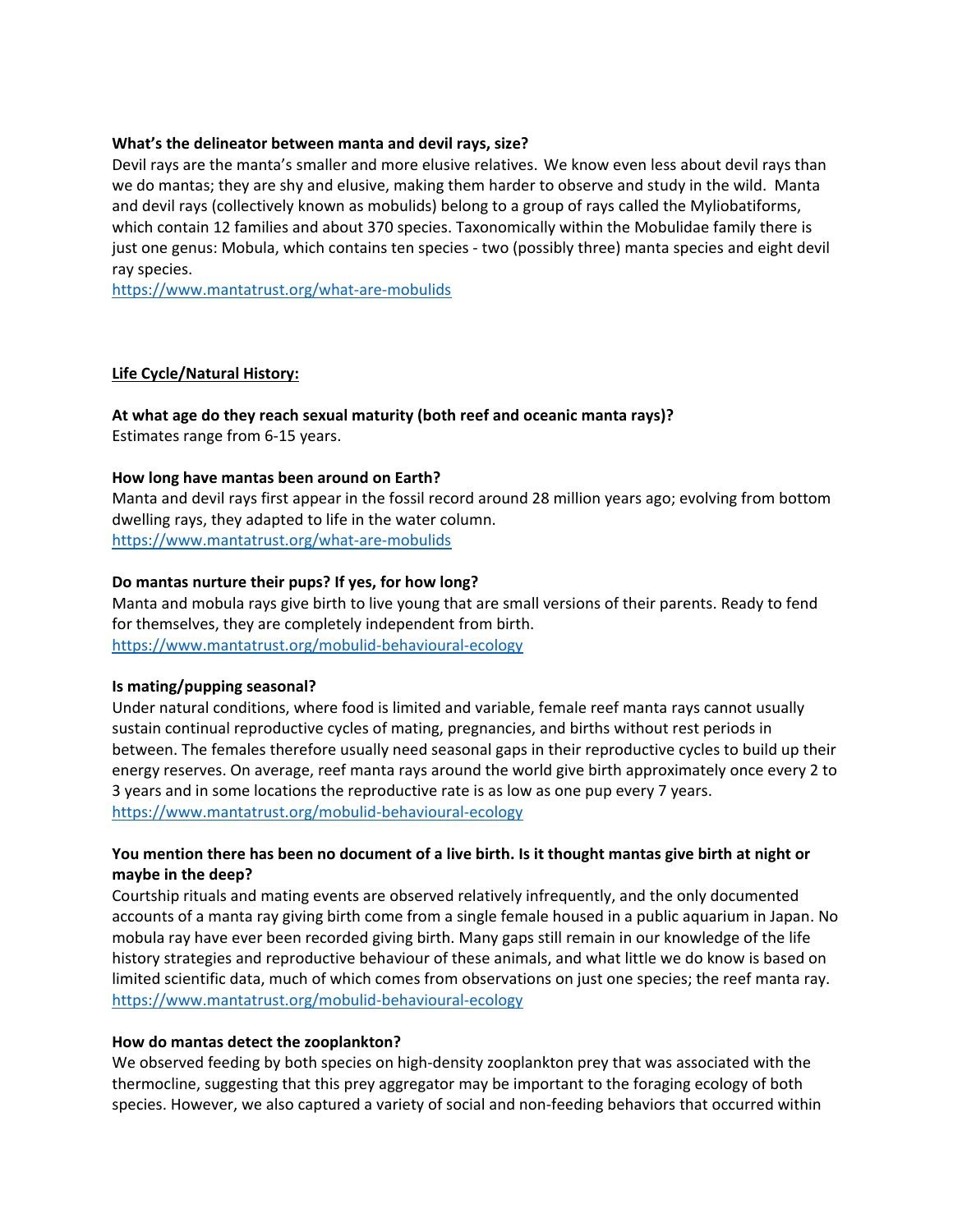the thermocline, suggesting that telemetry-based temperature and depth data alone cannot facilitate an evaluation of the relative importance of thermocline-associated feeding. <https://www.int-res.com/abstracts/meps/v632/p145-158>

As opportunistic feeders, manta rays are capable of undertaking relatively large-scale movements between productive areas (up to 750 km) [\[3,](https://journals.plos.org/plosone/article?id=10.1371%2Fjournal.pone.0228815#pone.0228815.ref003)[4](https://journals.plos.org/plosone/article?id=10.1371%2Fjournal.pone.0228815#pone.0228815.ref004)[,8](https://journals.plos.org/plosone/article?id=10.1371%2Fjournal.pone.0228815#pone.0228815.ref008)[,13](https://journals.plos.org/plosone/article?id=10.1371%2Fjournal.pone.0228815#pone.0228815.ref013)[–17\]](https://journals.plos.org/plosone/article?id=10.1371%2Fjournal.pone.0228815#pone.0228815.ref017). Some studies have shown that reef manta rays are also able to explore substantial depths (up to 432 m), presumably to feed on deeper zooplankton and other food resources [\[8,](https://journals.plos.org/plosone/article?id=10.1371%2Fjournal.pone.0228815#pone.0228815.ref008)[10,](https://journals.plos.org/plosone/article?id=10.1371%2Fjournal.pone.0228815#pone.0228815.ref010)[18–](https://journals.plos.org/plosone/article?id=10.1371%2Fjournal.pone.0228815#pone.0228815.ref018)[20\]](https://journals.plos.org/plosone/article?id=10.1371%2Fjournal.pone.0228815#pone.0228815.ref020). These foraging strategies remain unclear and more detailed information on this behaviour and the associated drivers are needed. <https://journals.plos.org/plosone/article?id=10.1371%2Fjournal.pone.0228815>

# **How do they get the zooplankton off the "hairs" on their gills (gill rakers)?**

A study by Misty Paig-Tran at California State University, Fullerton used 3D print models to answer just this question. It seems the gill rakers cause food to ricochet toward the throat rather than catch onto the food. You can read about her work at the link below.

<https://www.insidescience.org/news/manta-rays-filter-water-way-never-previously-seen>

# **Do they have any predators besides humans?**

According to some reports, mantas may be attacked by sharks, killer whales, and false killer whales.

# **A lot of photos have large fish on the fins-if they aren't cleaner fish, what are they?**

The large fish that attach to manta rays and sharks are called remoras. These fish have a modified dorsal fin that acts like a suction cup and allows them to attach to other animals. They do not harm the animals they attach to, but get a free ride and scraps of food for their efforts. <https://sanctuaries.noaa.gov/earthisblue/wk252-remora.html>

# **Do they have teeth at all?**

Yes, but only in the lower jaw. These are not used for feeding but play a role in manta courtship and mating. When a male mobula or manta bites hold of the female's pectoral fin during mating it causes minor cuts and abrasions to the upper and lower surface of the female's wing-tip. The male's teeth on the lower jaw often leave linear scrapes on the underside of the female's fins, which are visible as red scratches.

<https://www.mantatrust.org/mobulid-behavioural-ecology>

# **Do Mantas dwell on the bottom much like stingrays or is all of their life spent swimming in the water column?**

Born into a life of perpetual motion, manta rays can never stop moving, as they must keep water flowing over their gills to respire. Their daily and seasonal movements are tuned to the ebb and flow of the ocean currents that breathe life into their world, bearing the planktonic food upon which they depend. <https://www.mantatrust.org/what-are-mobulids>

# **What size is their brain?**

They have the largest brain of all fish. Their obvious intellect and complex social interactions set manta rays apart from other fish.

<https://www.mantatrust.org/what-are-mobulids>